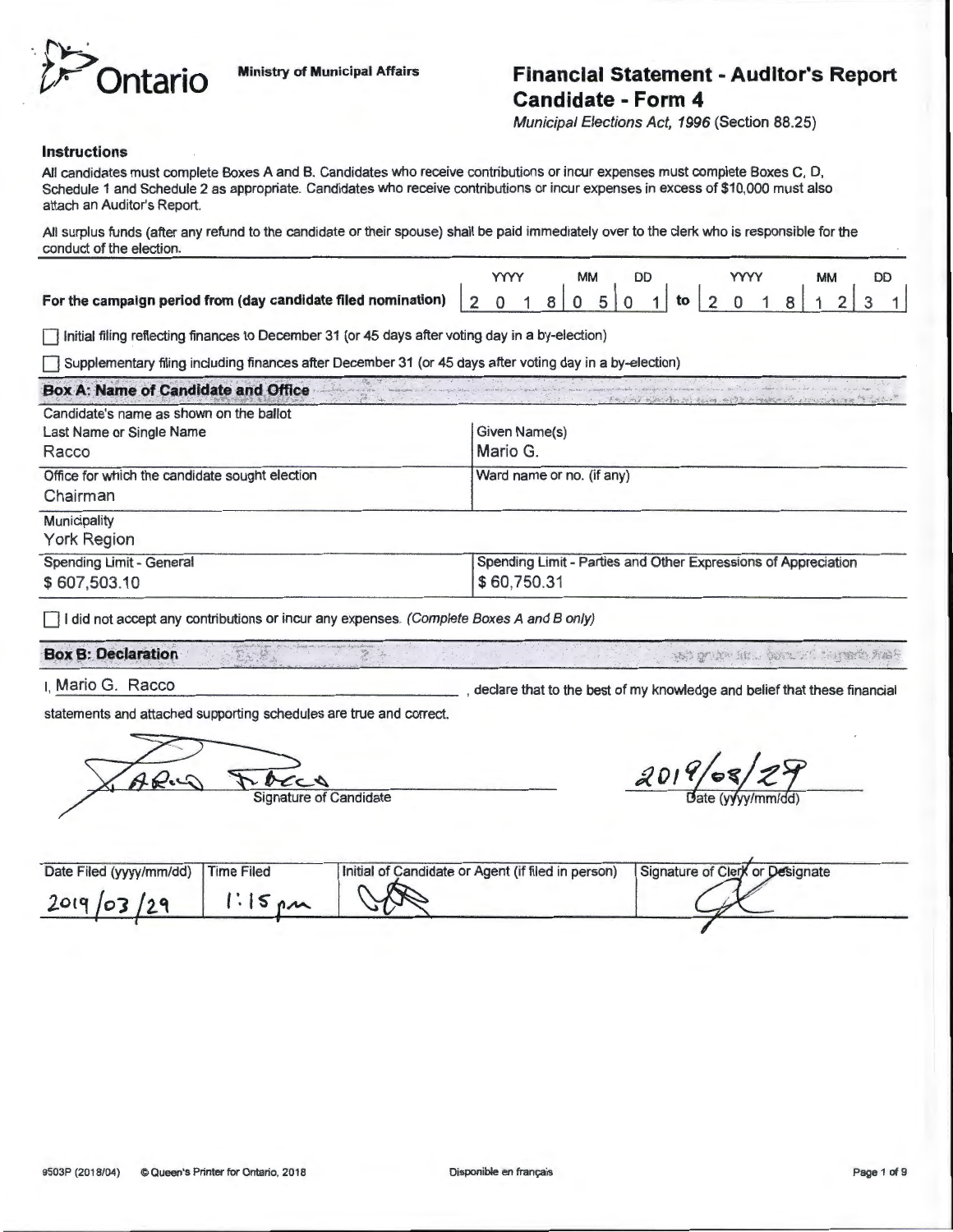| Box C: Statement of Campaign Income and Expenses                                                                                      |                            |              |  |
|---------------------------------------------------------------------------------------------------------------------------------------|----------------------------|--------------|--|
| <b>LOAN</b>                                                                                                                           |                            |              |  |
| Name of bank or recognized lending institution                                                                                        |                            |              |  |
| \$<br>Amount borrowed                                                                                                                 |                            |              |  |
| <b>INCOME</b>                                                                                                                         |                            |              |  |
| Total amount of all contributions (from line 1A in Schedule 1)                                                                        | - \$                       | 36,800.00    |  |
| Revenue from items \$25 or less                                                                                                       | $\overline{\mathbf{s}}$    |              |  |
| Sign deposit refund                                                                                                                   | $\overline{\mathbf{S}}$    |              |  |
| Revenue from fundraising events not deemed a contribution (from Part III of<br>Schedule 2)                                            | \$                         |              |  |
| Interest earned by campaign bank account                                                                                              | $+$ \$                     |              |  |
| Other (provide full details)                                                                                                          |                            |              |  |
| 1.<br><u> 1980 - Johann Stein, Amerikaansk politiker (</u>                                                                            | $+$ \$                     |              |  |
| 2.<br><u> 1989 - Johann Barbert, mars et al. (</u>                                                                                    | $+$ \$                     |              |  |
| 3.                                                                                                                                    | $+$ \$                     |              |  |
| 4.                                                                                                                                    | $+$ \$                     |              |  |
| 5.<br>the Contractor of the company's the company's company's company's company's company's company's                                 | $+$ \$                     |              |  |
| Total Campaign Income (Do not include loan)                                                                                           | $=$ \$                     | 36,800.00 C1 |  |
| <b>EXPENSES</b> (Note: include the value of contributions of goods and services)<br><b>Expenses subject to general spending limit</b> |                            |              |  |
| Inventory from previous campaign used in this campaign (list details in Table 4 of                                                    | \$                         |              |  |
|                                                                                                                                       | $\mathbf{s}$<br>+          | 14,470.16    |  |
| Brochures/flyers                                                                                                                      | \$                         | 1,211.35     |  |
| Signs (including sign deposit)                                                                                                        | \$<br>+                    |              |  |
| <b>Meetings hosted</b>                                                                                                                | \$<br>+                    | 4,232.89     |  |
| Office expenses incurred until voting day                                                                                             | \$                         | 1,866.44     |  |
| Phone and/or internet expenses incurred until voting day                                                                              | $\overline{\mathcal{S}}$   | 1,778.90     |  |
| Salaries, benefits, honoraria, professional fees incurred until voting day                                                            | \$<br>+                    | 5,672.00     |  |
| Bank charges incurred until voting day                                                                                                | $\mathbf{s}$               | 23.23        |  |
| Interest charged on loan until voting day                                                                                             | \$<br>÷                    |              |  |
| Other (provide full dietails)                                                                                                         |                            |              |  |
| 1. Survey                                                                                                                             | + \$                       | 280.24       |  |
| 2. Shirts                                                                                                                             | $+$ \$                     | 438.44       |  |
| 3. Legal - Appeal Bill 5                                                                                                              | $+$ \$                     | 15,149.00    |  |
| Schedule 1)<br>Advertising<br>4. Travel                                                                                               | $+$ \$                     | 5,847.66     |  |
| 5.                                                                                                                                    | $+\overline{\$}$<br>$=$ \$ | 50,970.31 c2 |  |

|                                                                                               | + |    |
|-----------------------------------------------------------------------------------------------|---|----|
|                                                                                               |   |    |
|                                                                                               |   |    |
|                                                                                               |   |    |
|                                                                                               |   |    |
| Total Expensessu bject to spending limit for parties and other expressions<br>of appreciation |   | C3 |
|                                                                                               |   |    |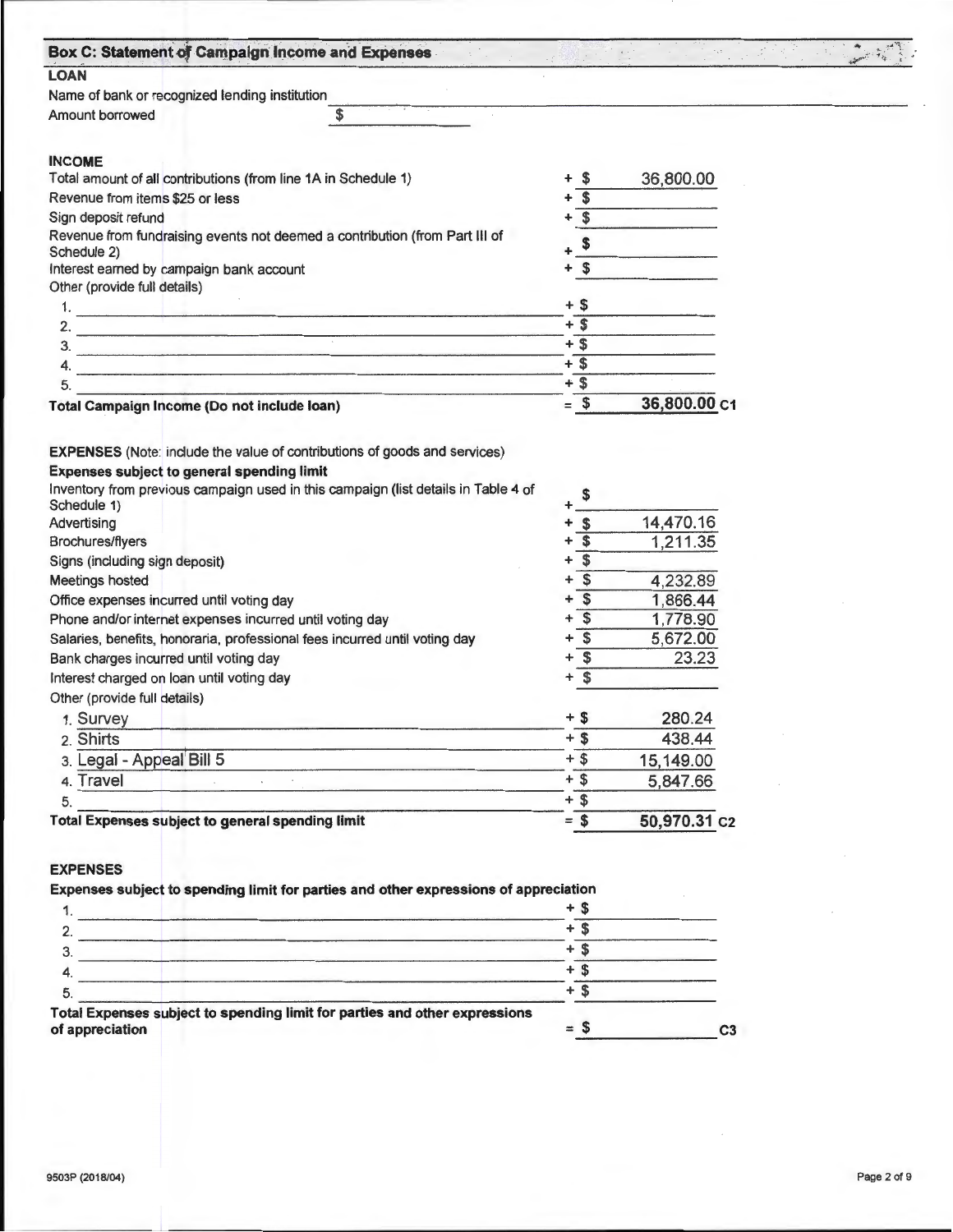| <b>Expenses not subject to spending limits</b>                                                                        |                              |             |        |              |
|-----------------------------------------------------------------------------------------------------------------------|------------------------------|-------------|--------|--------------|
| Accounting and audit                                                                                                  | -S<br>$\ddot{}$              | 2,000.00    |        |              |
| Cost of fundraising events/activities (list details in Part IV of Schedule 2)                                         | \$                           | 1,384.25    |        |              |
| Office expenses incurred after voting day                                                                             | \$                           |             |        |              |
| Phone and/or internet expenses incurred after voting day                                                              | \$<br>٠                      |             |        |              |
| Salaries, benefits, honoraria, professional fees incurred after voting day                                            | $\overline{\mathbf{s}}$<br>۰ |             |        |              |
| Bank charges incurred after voting day                                                                                | Ŝ.<br>$\ddot{}$              |             |        |              |
| Interest charged on loan after voting day                                                                             | \$<br>$\ddot{}$              |             |        |              |
| Expenses related to recount                                                                                           | $\overline{\mathbf{s}}$<br>+ |             |        |              |
| Expenses related to controverted election                                                                             | \$<br>+                      |             |        |              |
| Expenses related to compliance audit                                                                                  | $+$ \$                       |             |        |              |
| Expenses related to candidate's disability (provide full details)                                                     |                              |             |        |              |
|                                                                                                                       | $+$ \$                       |             |        |              |
| 2.                                                                                                                    | $+$ \$                       |             |        |              |
| 3.                                                                                                                    | $+$ \$                       |             |        |              |
| 4.                                                                                                                    | $+$ \$                       |             |        |              |
| 5.<br>the contract of the contract of the contract of the contract of the contract of the contract of the contract of | $+$ \$                       |             |        |              |
| Other (provide full details)                                                                                          |                              |             |        |              |
|                                                                                                                       | $+$ \$                       |             |        |              |
| 2. $\overline{\phantom{a}}$                                                                                           | $+$ \$                       |             |        |              |
| $\frac{3}{2}$                                                                                                         | $+$ \$                       |             |        |              |
| 4.                                                                                                                    | $+$ \$                       |             |        |              |
| 5.                                                                                                                    | $+$ \$                       |             |        |              |
| <b>Total Expenses not subject to spending limits</b>                                                                  | $=$ \$                       | 3,384.25 C4 |        |              |
| Total Campaign Expenses (C2 + C3 + C4)                                                                                |                              |             | $=$ \$ | 54,354.56 C5 |
| <b>Box D: Calculation of Surplus or Deficit</b>                                                                       |                              |             |        |              |

| are the distribution of the company of the company of the company of the company of the company of the company of the company of the first of the first of the company of the company of the company of the company of the com |       |                             |                |
|--------------------------------------------------------------------------------------------------------------------------------------------------------------------------------------------------------------------------------|-------|-----------------------------|----------------|
| Excess (deficiency) of income over expenses (Income minus Total Expenses)<br>$(C1 - C5)$                                                                                                                                       | + S   | $-17,554.56$ D <sub>1</sub> |                |
| Eligible deficit carried forward by the candidate from the last election<br>(applies to 2018 regular election only)                                                                                                            | – S   |                             | D <sub>2</sub> |
| Total $(D1 - D2)$                                                                                                                                                                                                              | $=$   | $-17,554.56$                |                |
| If there is a surplus, deduct any refund of candidate's or<br>spouse's contributions to the campaign                                                                                                                           | $-$ S |                             |                |
| Surplus (or deficit) for the campaign                                                                                                                                                                                          | $=$   | $-17,554.56$ D <sub>3</sub> |                |

If line 03 shows a surplus, the amount must be paid in trust, at the time the financial statements are filed, to the municipal clerk who is responsible for the conduct of the election.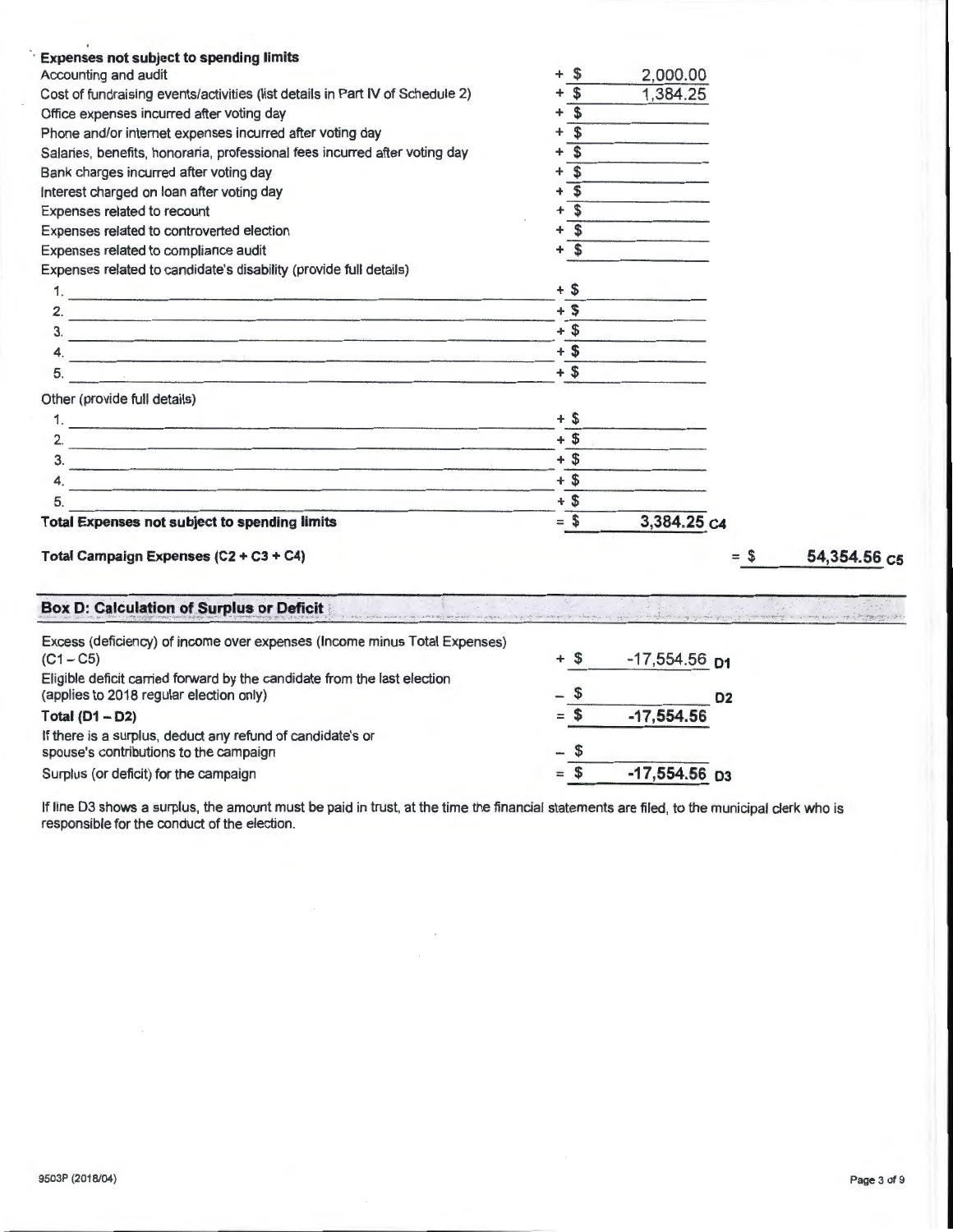| <b>Schedule 1 - Contributions</b>                                                                                                                   |        |    |
|-----------------------------------------------------------------------------------------------------------------------------------------------------|--------|----|
| Part I - Summary of Contributions                                                                                                                   |        |    |
| Contributions in money from candidate and spouse                                                                                                    | + \$   |    |
| Contributions in goods and services from candidate and spouse                                                                                       |        |    |
| (include value listed in Table 3 and Table 4)                                                                                                       | + \$   |    |
| Total value of contributions not exceeding \$100 per contributor                                                                                    |        |    |
| Include ticket revenue, contributions in money, goods and services                                                                                  |        |    |
| where the total contribution from a contributor is \$100 or less (do not                                                                            | + \$   |    |
| include contributions from candidate or spouse).                                                                                                    |        |    |
| Total value of contributions exceeding \$100 per contributor (from line 1B on page 5;                                                               |        |    |
| list details in Table 1 and Table 2)                                                                                                                |        |    |
| Include ticket revenue, contributions in money, goods and services where<br>the total contribution from a contributor exceeds \$100 (do not include |        |    |
| contributions from candidate or spouse).                                                                                                            | $+$ \$ |    |
|                                                                                                                                                     |        |    |
|                                                                                                                                                     |        |    |
| Contributions returned or payable to the contributor<br>Less:                                                                                       | \$     |    |
| Contributions paid or payable to the clerk, including contributions from                                                                            |        |    |
| anonymous sources exceeding \$25                                                                                                                    |        |    |
| Total Amount of Contributions (record under Income in Box C)                                                                                        |        | 1Α |
|                                                                                                                                                     |        |    |

## **Part 11- Contributions exceeding \$100 per contributor- individuals other than candidate or spouse Table 1: Monetary contributions from individuals other than candidate or spouse**

| Name                       | <b>Full Address</b>                         | <b>Date Received</b> |            | Amount \$<br>Amount Received \$ Returned to Contributor<br>or Paid to Clerk |
|----------------------------|---------------------------------------------|----------------------|------------|-----------------------------------------------------------------------------|
| see attached list          |                                             |                      | 36,800.00  |                                                                             |
|                            |                                             |                      |            |                                                                             |
|                            |                                             |                      |            |                                                                             |
|                            |                                             |                      |            |                                                                             |
|                            |                                             |                      |            |                                                                             |
|                            |                                             |                      |            |                                                                             |
|                            |                                             |                      |            |                                                                             |
|                            |                                             |                      |            |                                                                             |
|                            |                                             |                      |            |                                                                             |
| manuel and a communication | and the company of the contract of the con- | $-1$ . All $-1$      | oo ooo ool |                                                                             |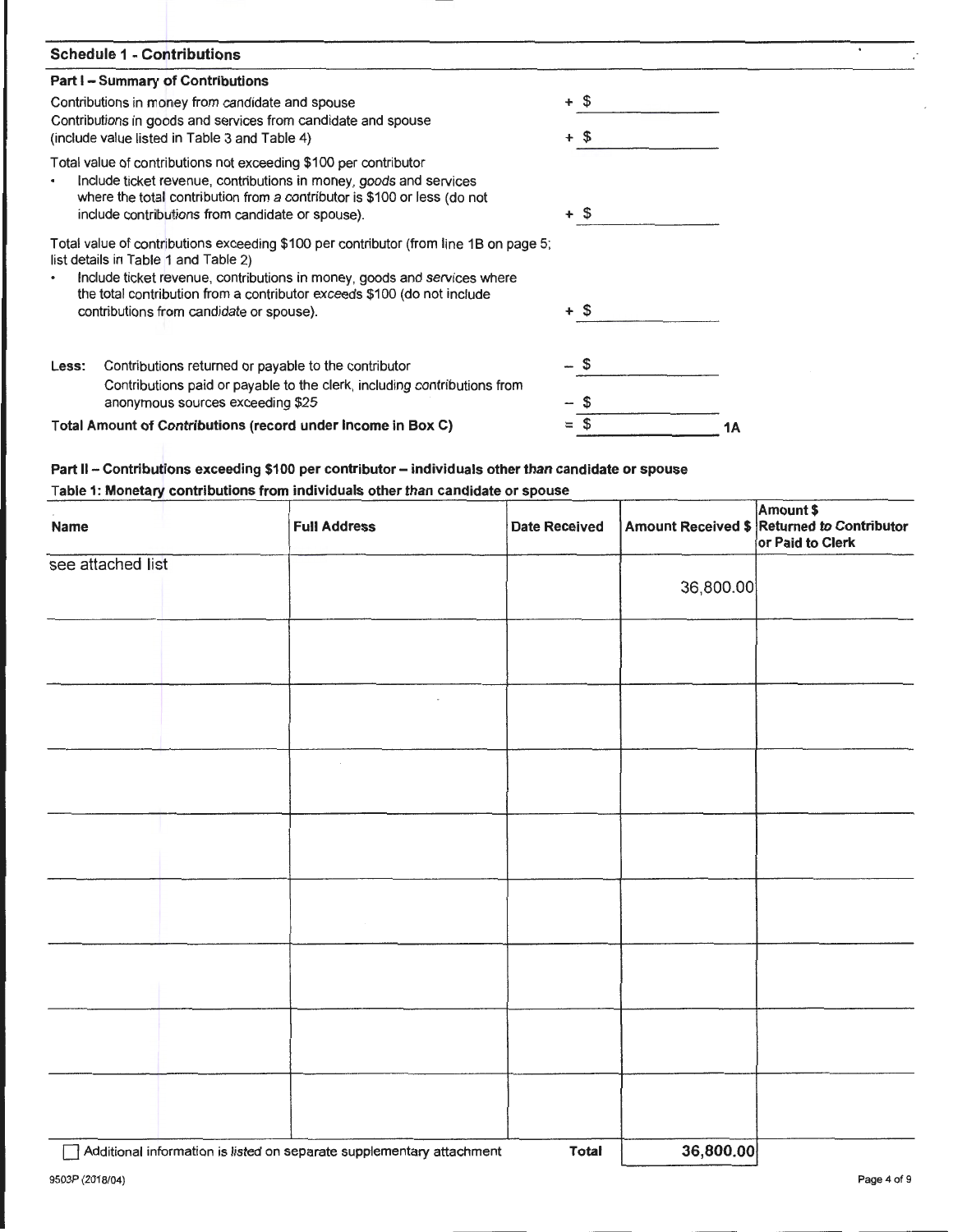| <b>Name</b> | <b>Full Address</b>                                                   | <b>Description of Goods</b><br>or Services | <b>Date Received</b><br>(yyyy/mm/dd) | Value \$ |
|-------------|-----------------------------------------------------------------------|--------------------------------------------|--------------------------------------|----------|
|             |                                                                       |                                            |                                      |          |
|             |                                                                       |                                            |                                      |          |
|             |                                                                       |                                            |                                      |          |
|             |                                                                       |                                            |                                      |          |
|             |                                                                       |                                            |                                      |          |
|             |                                                                       |                                            |                                      |          |
|             |                                                                       |                                            |                                      |          |
|             |                                                                       |                                            |                                      |          |
|             |                                                                       |                                            |                                      |          |
|             | Additional information is listed on separate supplementary attachment |                                            | <b>Total</b>                         |          |

# ·. Table 2': Contributions in goods or services from individuals other than candidate or spouse

Part III - Contributions from candidate or spouse

Table 3: Contributions in goods or services

| <b>Description of Goods or Services</b> | <b>Date Received</b><br>(yyyy/mm/dd) | Value \$ |
|-----------------------------------------|--------------------------------------|----------|
|                                         |                                      |          |
|                                         |                                      |          |
|                                         |                                      |          |
|                                         |                                      |          |
|                                         |                                      |          |
|                                         |                                      |          |
|                                         |                                      |          |
|                                         |                                      |          |
|                                         |                                      |          |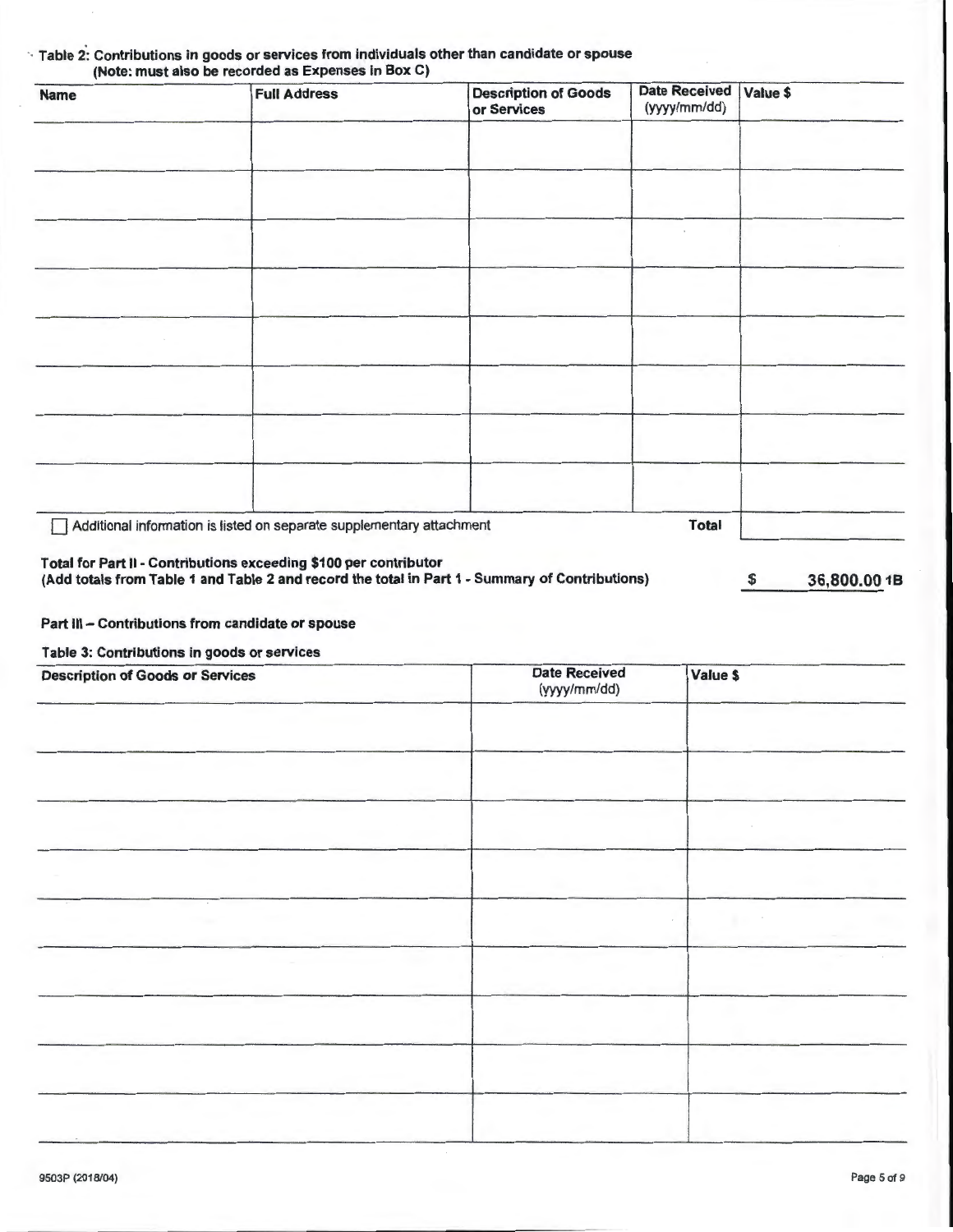| <b>Description of Goods or Services</b>                               | <b>Date Received</b><br>(yyyy/mm/dd) | Value \$ |
|-----------------------------------------------------------------------|--------------------------------------|----------|
|                                                                       |                                      |          |
|                                                                       |                                      |          |
|                                                                       |                                      |          |
|                                                                       |                                      |          |
|                                                                       |                                      |          |
|                                                                       |                                      |          |
|                                                                       |                                      |          |
|                                                                       |                                      |          |
|                                                                       |                                      |          |
|                                                                       |                                      |          |
|                                                                       |                                      |          |
|                                                                       |                                      |          |
|                                                                       |                                      |          |
|                                                                       |                                      |          |
|                                                                       |                                      |          |
|                                                                       |                                      |          |
|                                                                       |                                      |          |
|                                                                       |                                      |          |
|                                                                       |                                      |          |
| Additional information is listed on separate supplementary attachment | Total                                |          |

#### Table 4: Inventory of campaign goods and materials from previous municipal campaign used in this campaign (Note: value must be recorded as a contribution from the candidate and as an expense)

| <b>Description</b> | Date Acquired Supplier<br>(yyyy/mm/dd) | Quantity | <b>Current Market</b><br>Value \$ |
|--------------------|----------------------------------------|----------|-----------------------------------|
|                    |                                        |          |                                   |
|                    |                                        |          |                                   |
|                    |                                        |          |                                   |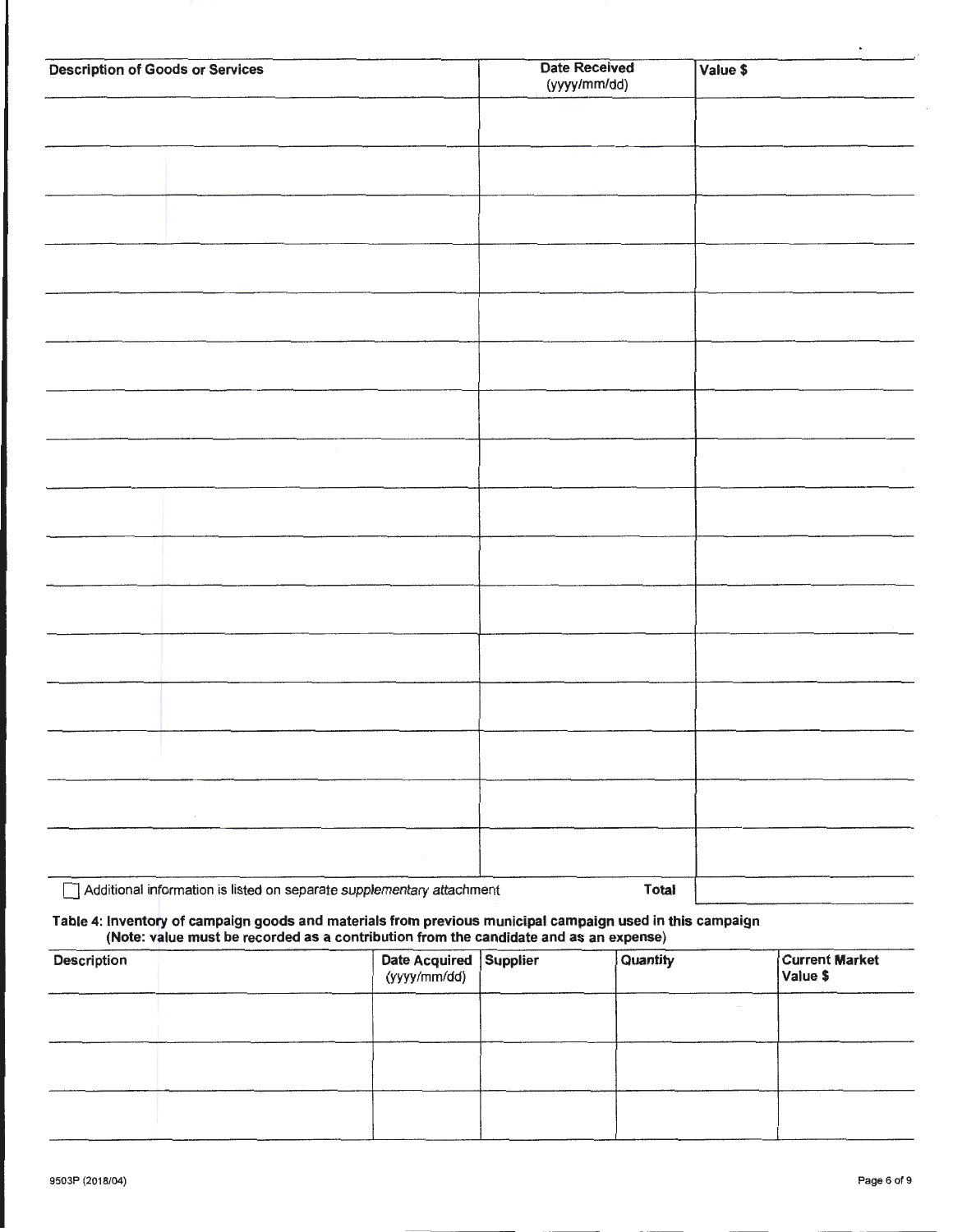| <b>Description</b> | Date Acquired Supplier<br>(yyyy/mm/dd)                                | Quantity | <b>Current Market</b><br>Value \$ |
|--------------------|-----------------------------------------------------------------------|----------|-----------------------------------|
|                    |                                                                       |          |                                   |
|                    |                                                                       |          |                                   |
|                    |                                                                       |          |                                   |
|                    |                                                                       |          |                                   |
|                    |                                                                       |          |                                   |
|                    | Additional information is listed on separate supplementary attachment |          | Total                             |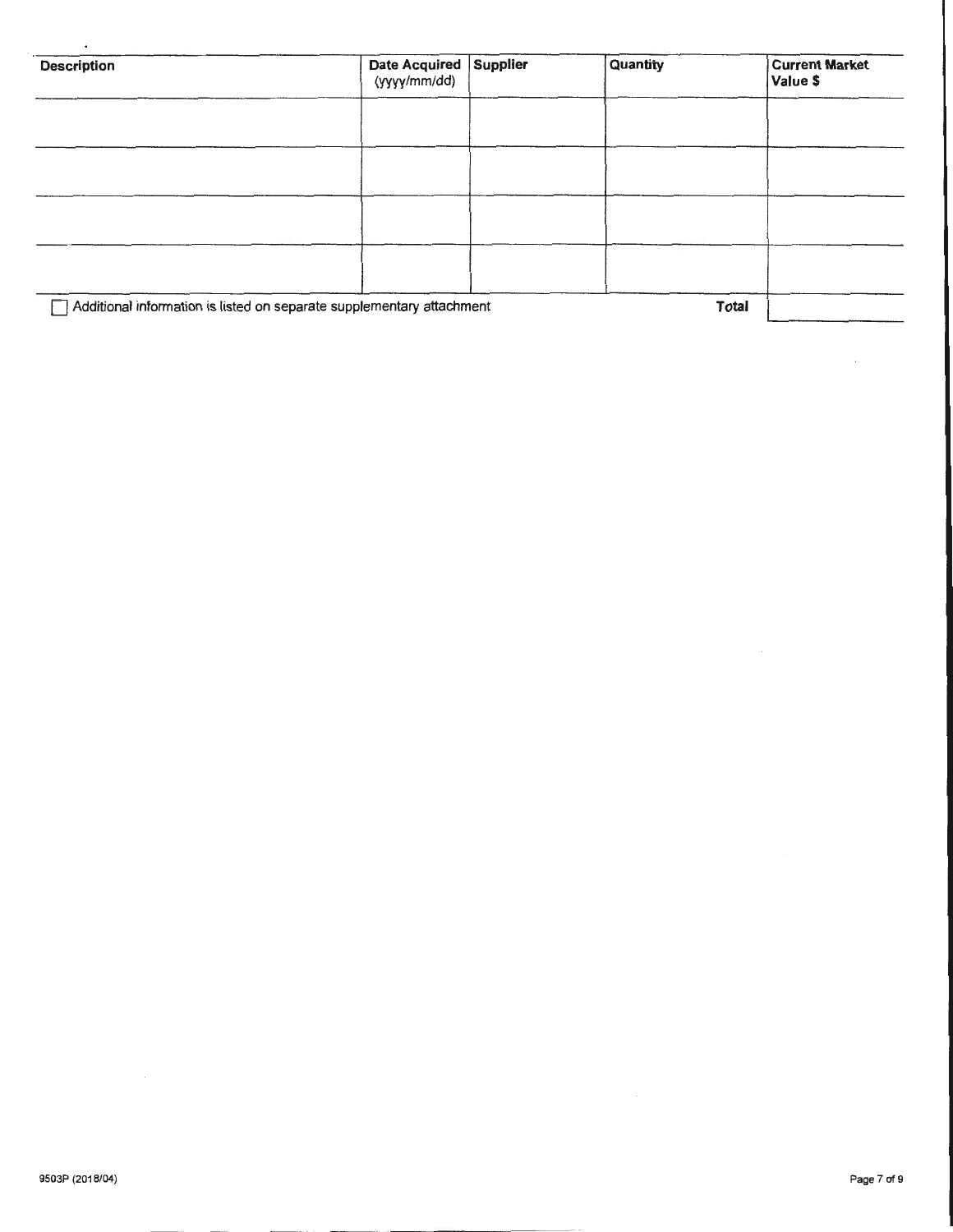|        | the control of the control of the control of the control of the control of the control of the control of the control of the control of the control of the control of the control of the control of the control of the control |
|--------|-------------------------------------------------------------------------------------------------------------------------------------------------------------------------------------------------------------------------------|
|        |                                                                                                                                                                                                                               |
|        |                                                                                                                                                                                                                               |
|        |                                                                                                                                                                                                                               |
|        |                                                                                                                                                                                                                               |
|        |                                                                                                                                                                                                                               |
|        |                                                                                                                                                                                                                               |
|        | 2A                                                                                                                                                                                                                            |
|        | 2B<br>\$<br>$\equiv$                                                                                                                                                                                                          |
|        |                                                                                                                                                                                                                               |
|        |                                                                                                                                                                                                                               |
|        |                                                                                                                                                                                                                               |
|        |                                                                                                                                                                                                                               |
|        |                                                                                                                                                                                                                               |
|        |                                                                                                                                                                                                                               |
|        |                                                                                                                                                                                                                               |
|        |                                                                                                                                                                                                                               |
|        |                                                                                                                                                                                                                               |
|        |                                                                                                                                                                                                                               |
|        | \$<br>$=$                                                                                                                                                                                                                     |
|        |                                                                                                                                                                                                                               |
|        |                                                                                                                                                                                                                               |
|        |                                                                                                                                                                                                                               |
|        |                                                                                                                                                                                                                               |
|        |                                                                                                                                                                                                                               |
|        |                                                                                                                                                                                                                               |
|        |                                                                                                                                                                                                                               |
| $+$ \$ |                                                                                                                                                                                                                               |
| $+$ \$ |                                                                                                                                                                                                                               |
|        | \$<br>$=$                                                                                                                                                                                                                     |
|        |                                                                                                                                                                                                                               |
|        |                                                                                                                                                                                                                               |
|        |                                                                                                                                                                                                                               |
| + S    |                                                                                                                                                                                                                               |
| + S    |                                                                                                                                                                                                                               |
| $+$ \$ |                                                                                                                                                                                                                               |
| $+$ \$ |                                                                                                                                                                                                                               |
| $+$ \$ |                                                                                                                                                                                                                               |
| $+$ \$ |                                                                                                                                                                                                                               |
| $+$ \$ |                                                                                                                                                                                                                               |
| $+$ \$ |                                                                                                                                                                                                                               |
|        | <u> La Caractería de la Caractería de la Caractería de la Caractería de la Caractería de la Caractería de la Cara</u><br>$+$ \$<br>$+$ \$<br>$+$ \$                                                                           |

 $\bar{z}$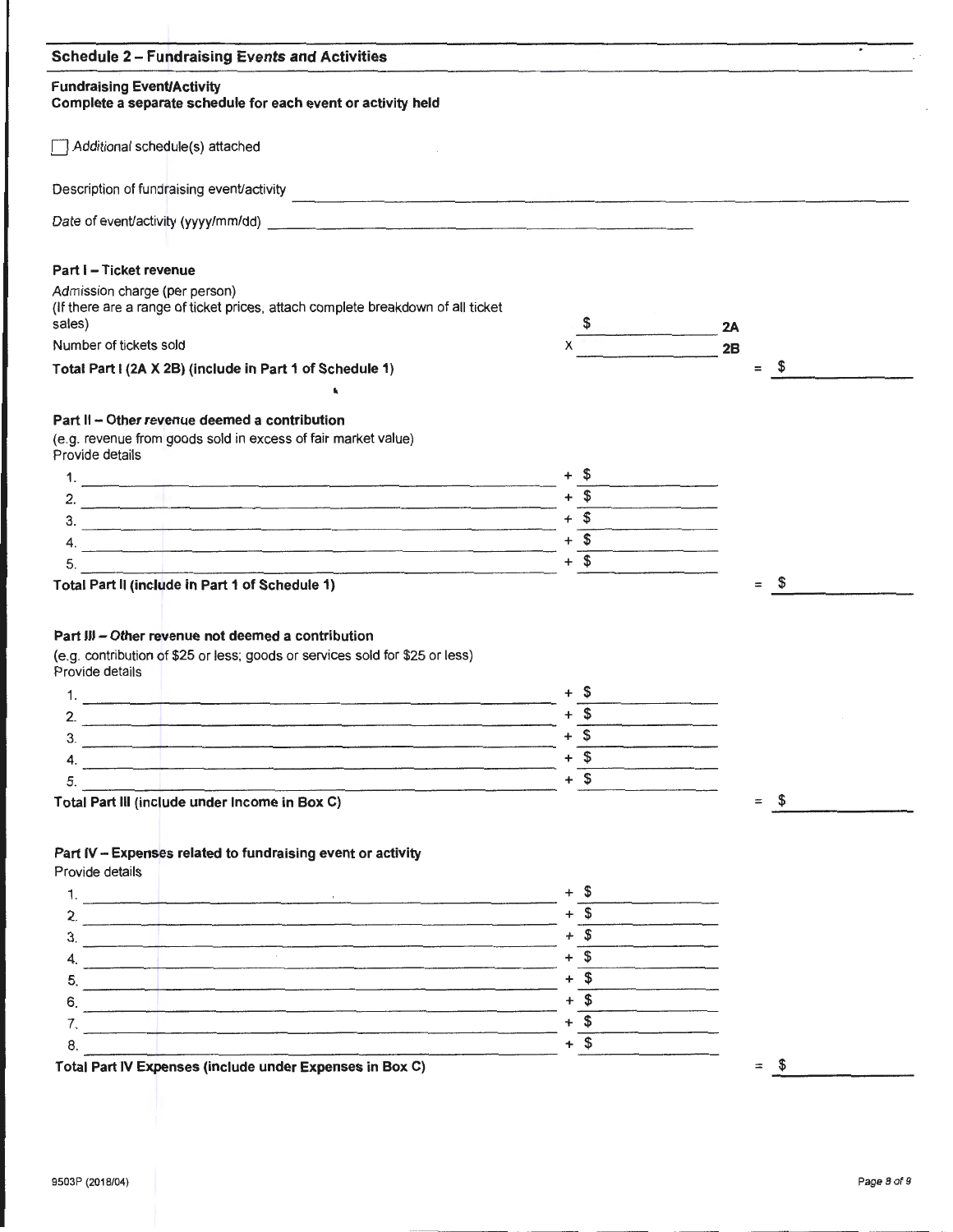|                                                     | Municipal Elections Act, 1996 (Section 88.25) |                      |                                                                                                                        |                   |
|-----------------------------------------------------|-----------------------------------------------|----------------------|------------------------------------------------------------------------------------------------------------------------|-------------------|
|                                                     |                                               |                      | A candidate who has received contributions or incurred expenses in excess of \$10,000 must attach an auditor's report. |                   |
| Professional Designation of Auditor                 |                                               |                      |                                                                                                                        |                   |
|                                                     | <b>Chartered Professional Accountant</b>      |                      |                                                                                                                        |                   |
| Municipality                                        |                                               |                      |                                                                                                                        | Date (yyyy/mm/dd) |
| Markham                                             |                                               |                      |                                                                                                                        | 2019/02/11        |
| <b>Contact Information</b>                          |                                               |                      |                                                                                                                        |                   |
| Last Name or Single Name                            |                                               |                      | Given Name(s)                                                                                                          | Licence Number    |
| Vij                                                 |                                               |                      | Vick                                                                                                                   | 1 - 18164         |
| <b>Address</b>                                      |                                               |                      |                                                                                                                        |                   |
| Suite/Unit No.                                      | Street No.                                    | <b>Street Name</b>   |                                                                                                                        |                   |
| 303                                                 | 100                                           | Allstate Parkway     |                                                                                                                        |                   |
| Municipality<br>Markham                             |                                               |                      | Province                                                                                                               | Postal Code       |
|                                                     |                                               |                      | Ontario                                                                                                                | L3R 6H3           |
| Telephone No. (including area code)<br>905 415-2511 |                                               | <b>Email Address</b> |                                                                                                                        |                   |
|                                                     |                                               | vick@nvsca.ca        |                                                                                                                        |                   |

- set out the scope of the examination
- provide an opinion as to the completeness and accuracy of the financial statement and whether it is free of material misstatement
- $\sqrt{\phantom{a}}$  Report is attached

Personal information, if any, collected on this form is obtained under the authority of sections 88.25 and 95 of the Municipal Elections Act, 1996. Under section 88 of the Municipal Elections Act, 1996 (and despite anything in the Municipal Freedom of Information and Protection of Privacy Act) documents and materials filed with or prepared by the clerk or any other election official under the Municipal Elections Act, 1996 are public records and, until their destruction, may be inspected by any person at the clerk's office at a time when the office is open. Campaign financial statements shall also be made available by the clerk in an electronic format free of charge upon request.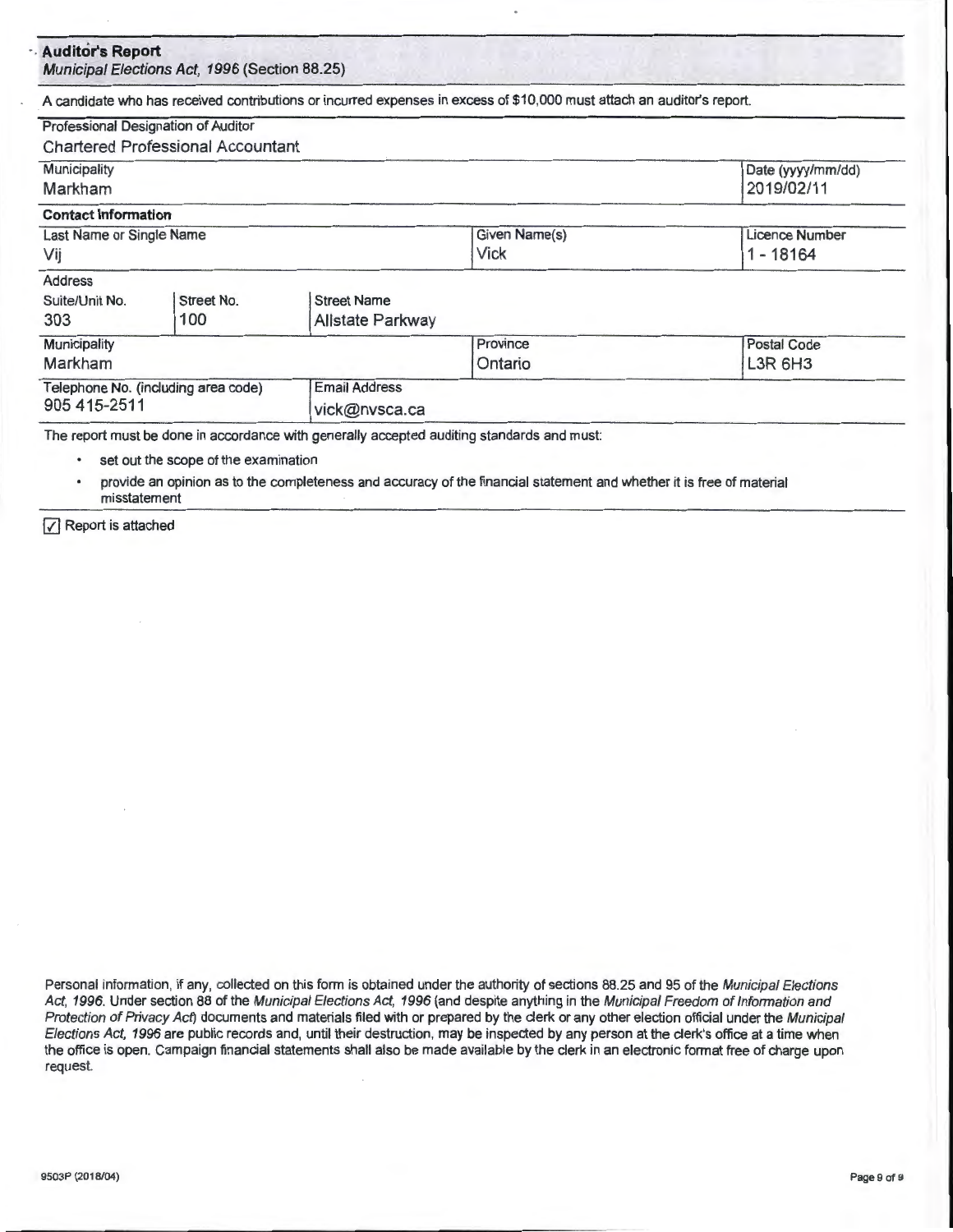## **Table 1: Monetary contributions from individuals other than candidate or spouse**

Total amount of contributions from Table 1:

\$36,800.00

 $\epsilon_{\rm s}$  ,  $\epsilon_{\rm s}$  ,  $\epsilon_{\rm s}$ 

| Last Name   | <b>First Name</b> | <b>Address</b>                      | City          |    | Province   Postal Code | Date Received<br>yyyy/mm/dd | Amount \$ |
|-------------|-------------------|-------------------------------------|---------------|----|------------------------|-----------------------------|-----------|
| Salerno     | Joseph            | 98 Firglen Ridge                    | Woodbridge    | ON | <b>L4L 1N4</b>         | 2018-06-07                  | 1,200.00  |
| Darvish     | Gity              | 1 Steelecase Road West              | Markham       | ON | <b>L3R 0T3</b>         | 2018-06-08                  | 1,200.00  |
| Zioba       | Adam              | 4196 Dundas Street W.#102 Etobicoke |               | ON | M8X 1Y6                | 2018-06-11                  | 1,200.00  |
| Weston      | Peter             | 201 Millway Avenue - #19            | Concord       | ON | <b>L4K 5K8</b>         | 2018-06-11                  | 1,200.00  |
| Sung        | Will              | <b>64 Times Avenue</b>              | Markham       | OM | L3T 7Y1                | 2018-06-11                  | 1,200.00  |
| Cortellucci | Nicola            | 137 Bowes Road                      | Concord       | ON | L4K 1H3                | 2018-06-11                  | 1,200.00  |
| Di Genova   | Paul              | 333 Blackburn Blvd                  | Woodbridge    | ON | <b>L4L 8K3</b>         | 2018-06-11                  | 1,200.00  |
| Recine      | Anthony           | 80 Hazelridge Court                 | Kleinburg     | ON | <b>LOJ 1CO</b>         | 2018-06-11                  | 1,200.00  |
| Minhas      | Ravinder          | 61 Hayhoe Avenue                    | Woodbridge    | ON | <b>L4L1S5</b>          | 2018-06-11                  | 1,200.00  |
| Giuliani    | Dino              | 175 Via Carmine Avenue              | Woodbridge    | ON | L4H 1Z9                | 2018-06-11                  | 1,200.00  |
| Decicco     | Lelio             | 20 Bell Court                       | Kleinburg     | ON | LOJ 1CO                | 2018-06-11                  | 1,200.00  |
| Tatangelo   | Rocco             | 16 Muzich Place                     | Woodbridge    | ON | <b>L4L 9C5</b>         | 2018-06-11                  | 1,200.00  |
| Tersigni    | Giuseppe          | 13 Bruno Ridge Drive                | <b>Bolton</b> | ON | <b>L7E 0B7</b>         | 2018-06-11                  | 1,200.00  |
| Andriano    | Daniel            | 28 Card Lumber Crescent             | Vaughan       | ON | <b>L4H 3Y9</b>         | 2018-06-11                  | 1,200.00  |
|             | Julie (Decicco)   | 88 Hazelridge Court                 | Kleinburg     | ON | <b>LOJ 1CO</b>         | 2018-06-11                  | 1,200.00  |
| Macri       | Vincenzo          | 71 Winges Road                      | Woodbridge    | ON | L4L 6B5                | 2018-06-11                  | 1,200.00  |
| Culig       | Josie             | <b>PO Box 697</b>                   | Kleinburg     | ON | LOJ 1CO                | 2018-06-11                  | 1,200.00  |
| Fazzari     | Frank             | Suite 901-3300 Hwy 7 W.             | Concord       | ON | L4K 4M3                | 2018-06-14                  | 300.00    |
| Saccoccia   | Art               | 3300 Steeles Avenue West            | Concord       | ON | <b>L4K 2Y4</b>         | 2018-06-16                  | 1,200.00  |
| Ching       | Chi Wa            | 192 Hammersly Blvd                  | Markham       | ON | L6Z 2Z2                | 2018-06-18                  | 1,200.00  |
| Brutto      | Claudio P.        | 999 Edgeley Bivd                    | Concord       | ON | L4K 5Z4                | 2018-06-25                  | 1,200.00  |
| Ng          | Ken               | 2 Wootten Way N.                    | Markham       | ON | L3P 5T7                | 2018-06-25                  | 1,200.00  |
| Frank       | Falvo             | 323 Deerhurst Drive                 | Brampton      | ON | <b>L6T 5K3</b>         | 2018-07-11                  | 500.00    |
| Lucia       | Milani            | <b>Box 663</b>                      | Maple         | ON | <b>L6A 1S5</b>         | 2018-07-17                  | 1,200.00  |
| Randi       | Milani            | 63 Veronica Drive                   | Mississauga   | ON | L5G 2B1                | 2018-07-17                  | 1,200.00  |
| Richard     | Nicolson          | 1485 Glenburnie Road                | Mississauga   | ON | L5G 3C9                | 2018-07-17                  | 1,200.00  |
| Lucrezia    | Milani            | 52 Riverside Blvd                   | Thornhill     | ON | L4J 1H7                | 2018-07-17                  | 1,200.00  |
| Steven      | <b>McInnes</b>    | 52 Riverside Blvd                   | Thornhill     | ON | L4J 1H7                | 2018-07-17                  | 1,200.00  |
| Aviva       | Eisenberger       | 5400 Yonge St; 5th Floot            | Toronto       | ON | <b>M2N 5R5</b>         | 2018-07-26                  | 1,200.00  |
| Lorne       | Udaskin           | 46 Purdon Drive                     | North York    | ON | M3H 4X1                | 2018-07-31                  | 1,200.00  |
| Domenico    | Gurreri           | 19 Clairewood Court                 | Kleinburg     | ON | LOJ 1CO                | 2018-08-08                  | 1,200.00  |
| Domenic     | Rotundo           | 3901 Highway #7, Suite 400 Vaughan  |               | ON | <b>L4L 8L5</b>         | 2018-08-09                  | 1,200.00  |
|             |                   |                                     |               |    |                        | <b>Total</b>                | 36,800.00 |
|             |                   |                                     |               |    |                        |                             |           |
|             |                   |                                     |               |    |                        |                             |           |
|             |                   |                                     |               |    |                        |                             |           |
|             |                   |                                     |               |    |                        |                             |           |